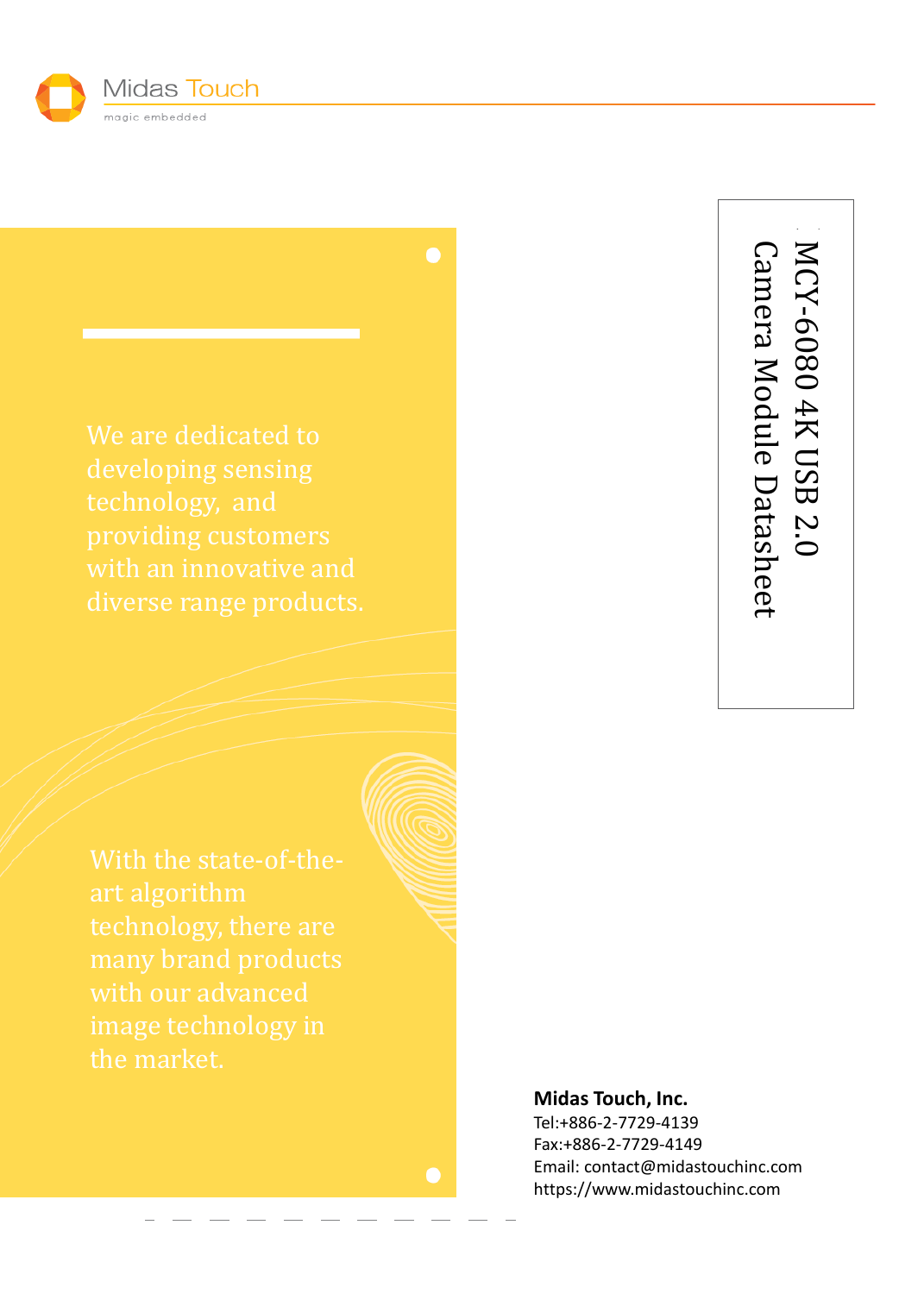

# **Revision History**

| Date            | Rev. | <b>Contents</b> |
|-----------------|------|-----------------|
| 2021/01/06 V1.0 |      | First release   |
|                 |      |                 |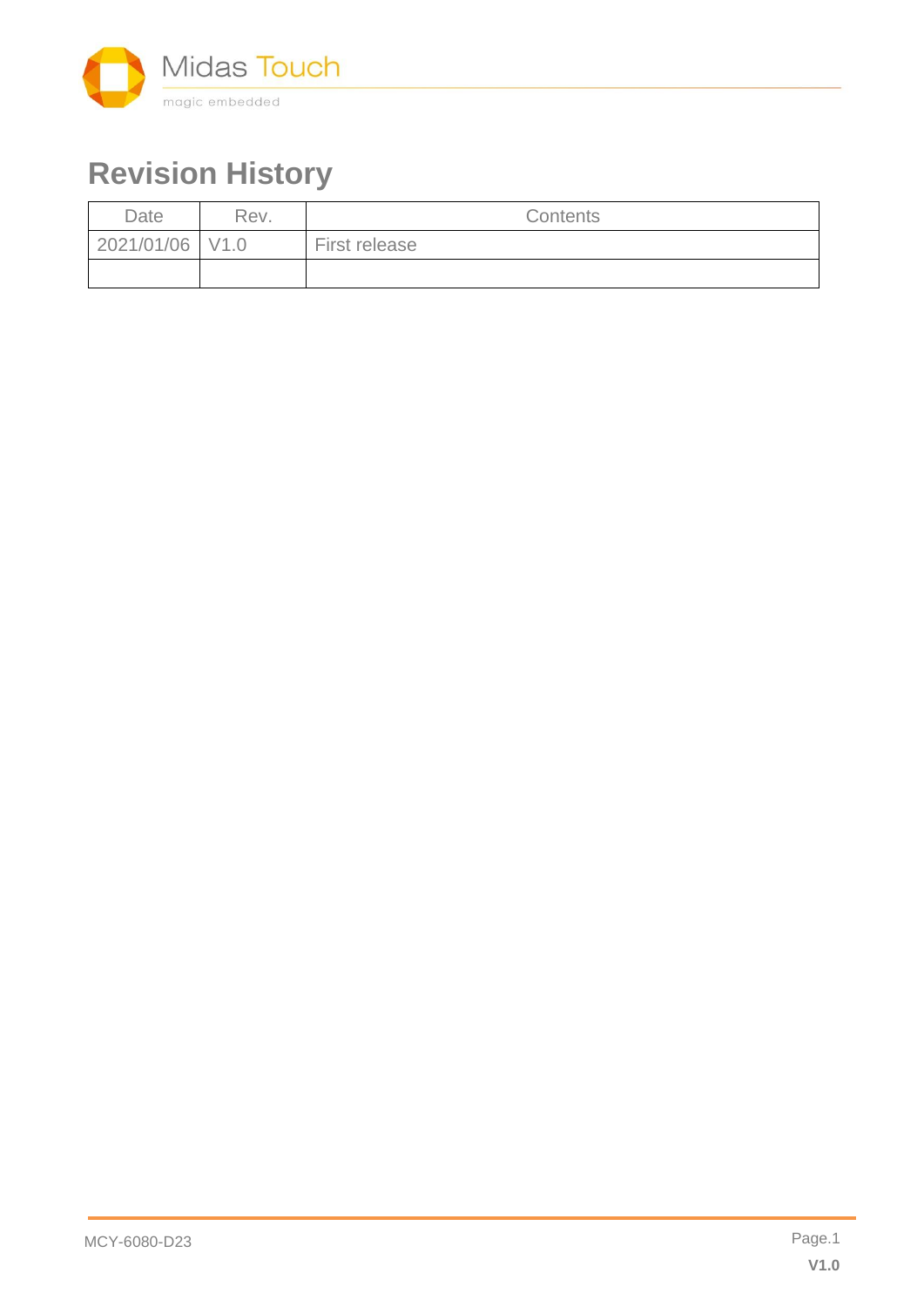

## **Table of Contents**

# **Table of Contents**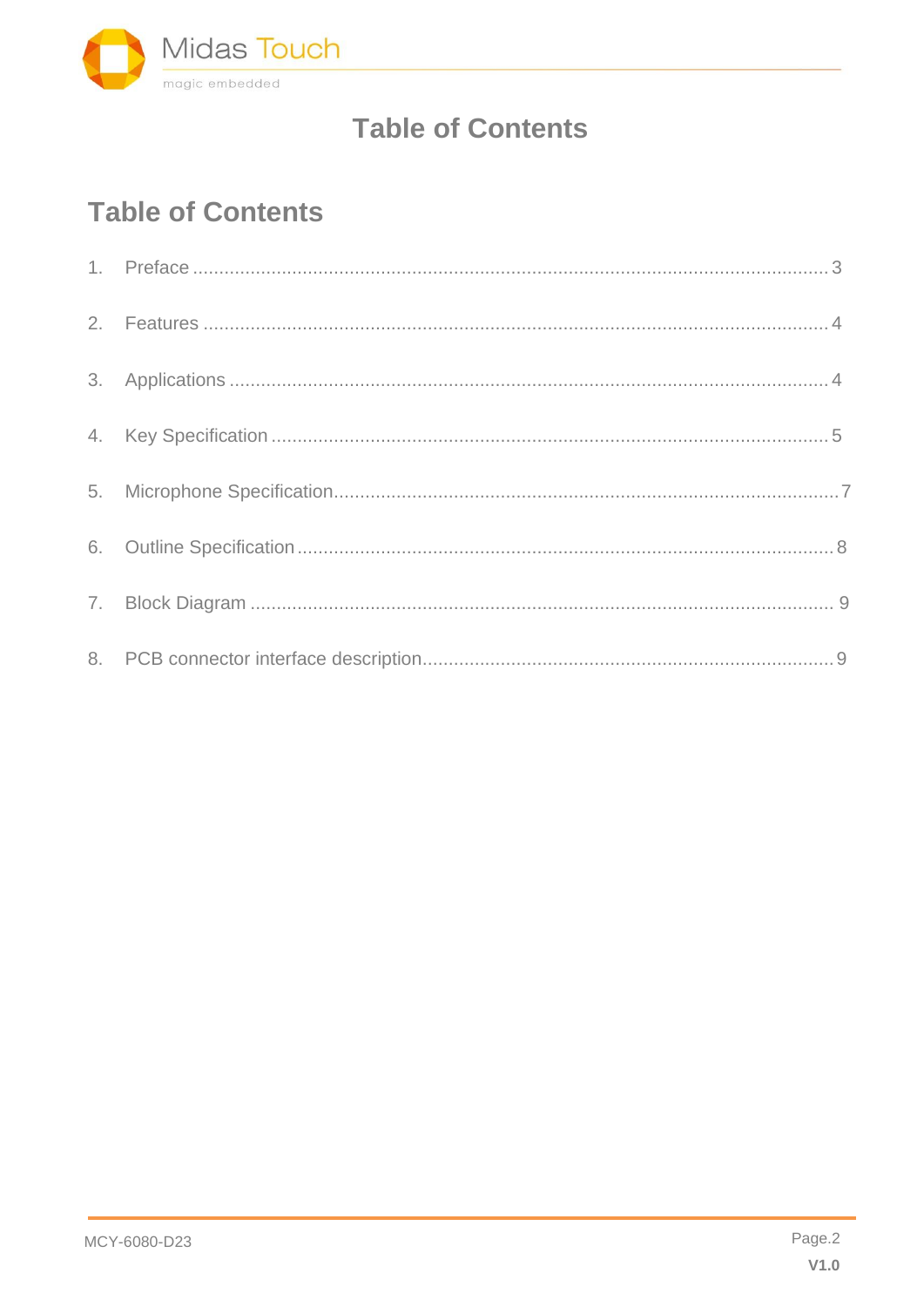

#### **1. Preface**

This documentation describes product specifications to ensure design to meet customer's requirements.

MCY-6080-D23 is an USB Video Class (UVC) and USB Audio Class (UAC) compliant camera module with video and audio feature, designed for PC image applications. It is made up of the following components, CMOS sensor, lens, holder, backend, PCB, image processing circuit, connector and microphone, to come out a digital video and audio device. It shall be a reliable device to transfer video and audio data through USB interface to PC.

MCY-6080-D23 not only offers up to 4K resolution (3840X2160) for image applications to take still image, but also offers video stream for end user to preview/record motion image through USB 2.0 interface. And It can support VGA (640x480) resolution up to 30 fps at YUY2 mode, 4K resolution up to 30fps at MJPG mode. It also provides stereo audio input by two microphones.

MCY-6080-D23 builds in AE, AWB and AGC for automatic image control supported by CMOS sensor. For image quality control, it also offers UVC standardized User Interface (UI) to let end user well tune image by property page.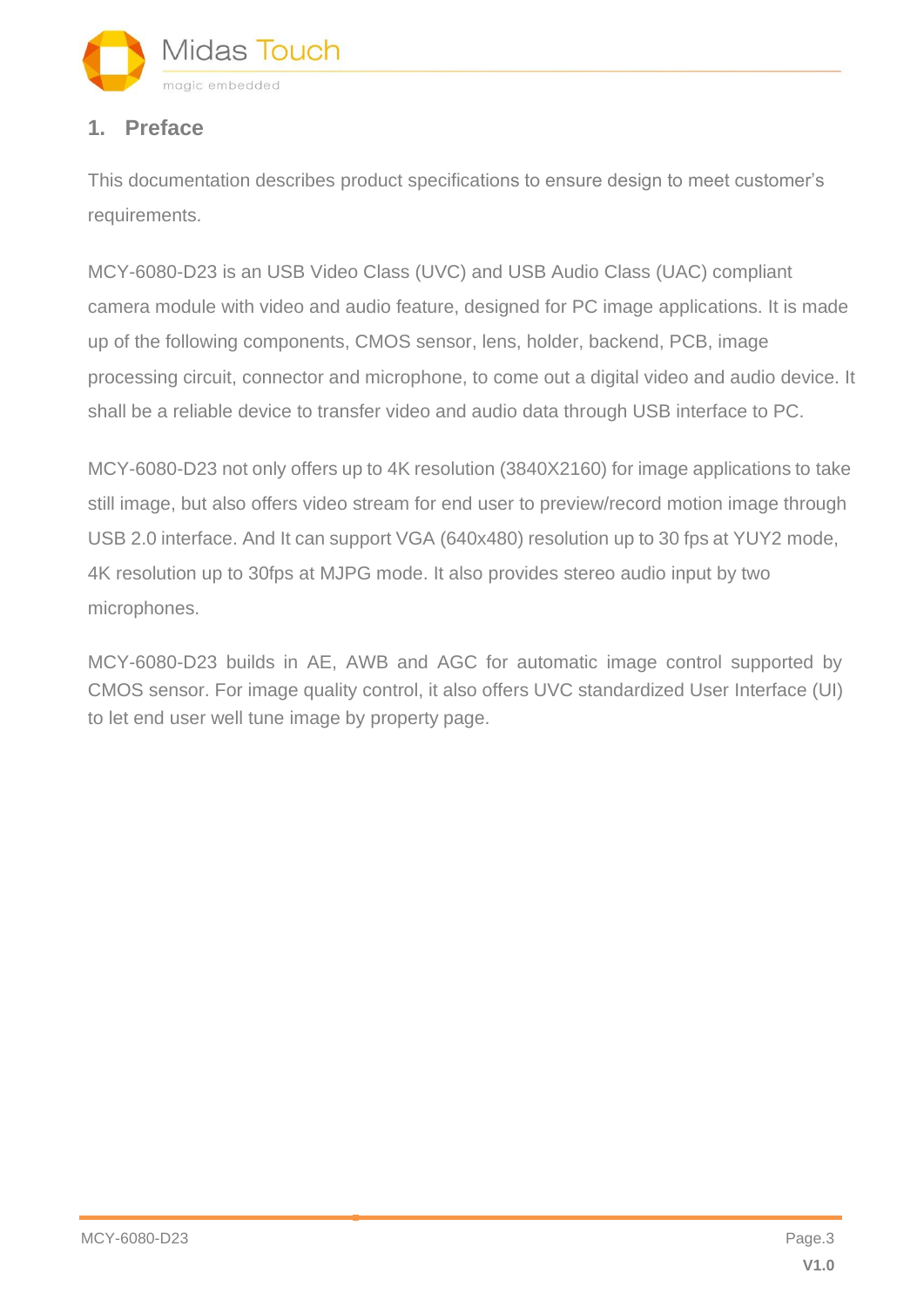

#### **2. Features**

- Compliant to USB2.0 and USB Video Class 1.1 standard, USB Audio Class 1.0 standard
- Support still image capture and video streaming
- Automatic image control
	- Automatic Exposure Control (AEC)
	- Automatic White Balance (AWB)
	- Automatic Gain Control (AGC)
- Brightness/Contrast adjustment
- Hue/Saturation adjustment
- Support 3840 x2160 frame rate up to 30fps @MJPG
- Support for still image resolution: 3840(H) x 2160(V)
- Audio input: 2× Microphone (Analog Microphone)
- LED indicated (blue)
- Input Voltage: DC 5V

### **3. Applications**

- Conference call Cameras
- Surveillance Cameras
- FA Cameras
- Industrial Cameras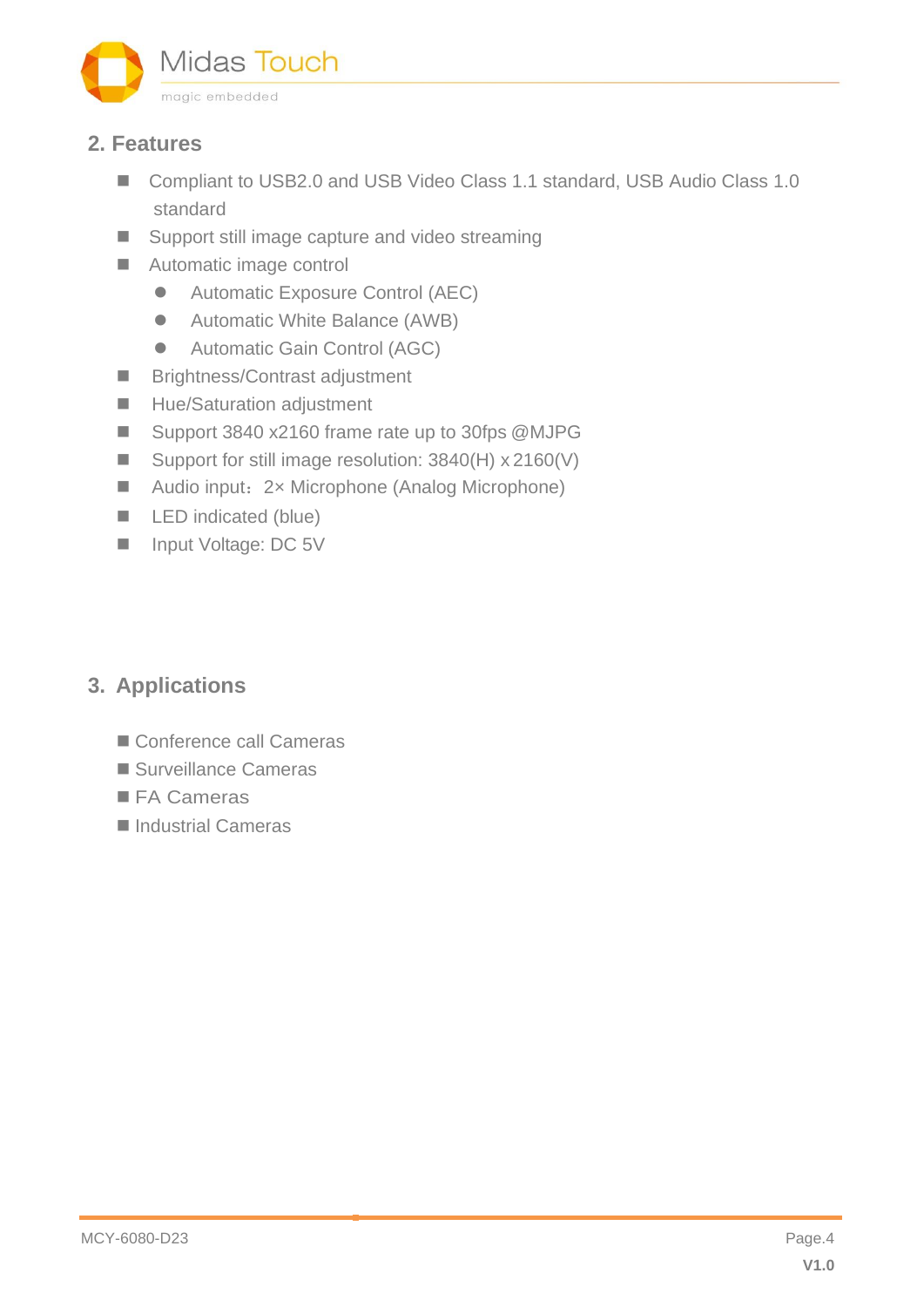

### **4. Key Specification**

| <b>Module Specification</b>  |                       |  |                                                 |                              |           |           |        |           |  |
|------------------------------|-----------------------|--|-------------------------------------------------|------------------------------|-----------|-----------|--------|-----------|--|
| Size(LWH/mm)                 |                       |  | 61.0 x 19.0 x 24.45 mm (include PCB Thickeness) |                              |           |           |        |           |  |
| <b>PCB Thickeness</b>        |                       |  | $1.2 \text{ mm}$                                |                              |           |           |        |           |  |
| Output Interface             |                       |  | <b>USB 2.0</b>                                  |                              |           |           |        |           |  |
|                              | Image/Video Format    |  | YUY2 & MJPG                                     |                              |           |           |        |           |  |
|                              |                       |  | 3840x2160<br>2592x1944                          |                              |           |           |        |           |  |
|                              |                       |  | 1920x1080<br>1280x960<br>1280x720               |                              |           |           |        |           |  |
|                              | Output size           |  | 960x540                                         |                              |           |           |        |           |  |
|                              |                       |  | 848x480<br>800x600<br>640x480                   |                              |           |           |        |           |  |
|                              |                       |  | 640x360<br>320x240                              |                              |           |           |        |           |  |
|                              | Video Class Compliant |  | <b>YES</b>                                      |                              |           |           |        |           |  |
| <b>Device Name</b>           |                       |  | <b>TBD</b>                                      |                              |           |           |        |           |  |
| PID                          |                       |  | <b>TBD</b>                                      |                              |           |           |        |           |  |
| VID                          |                       |  | 0x1BCF                                          |                              |           |           |        |           |  |
| <b>Operating Temperature</b> |                       |  | $0^{\circ}$ C to +70 $^{\circ}$ C               |                              |           |           |        |           |  |
| <b>Storage Temperature</b>   |                       |  | $-40^{\circ}$ C to $+85^{\circ}$ C              |                              |           |           |        |           |  |
| <b>Power Consumption</b>     |                       |  |                                                 |                              |           |           |        |           |  |
|                              |                       |  | Min                                             |                              | Type      |           | Max    |           |  |
| Input Supply Voltage         |                       |  | 4.75                                            |                              | 5.0V DC   |           | 5.25   |           |  |
| <b>Un-configured Current</b> |                       |  | —                                               |                              | 35 mA     |           | -      |           |  |
| <b>Operating Current</b>     |                       |  | -                                               |                              |           |           | 260 mA |           |  |
|                              |                       |  |                                                 | <b>Max Frame Rates (fps)</b> |           |           |        |           |  |
|                              | 320×240               |  | 640×480                                         | 1280x720                     | 1920x1080 | 2592x1944 |        | 3840x2160 |  |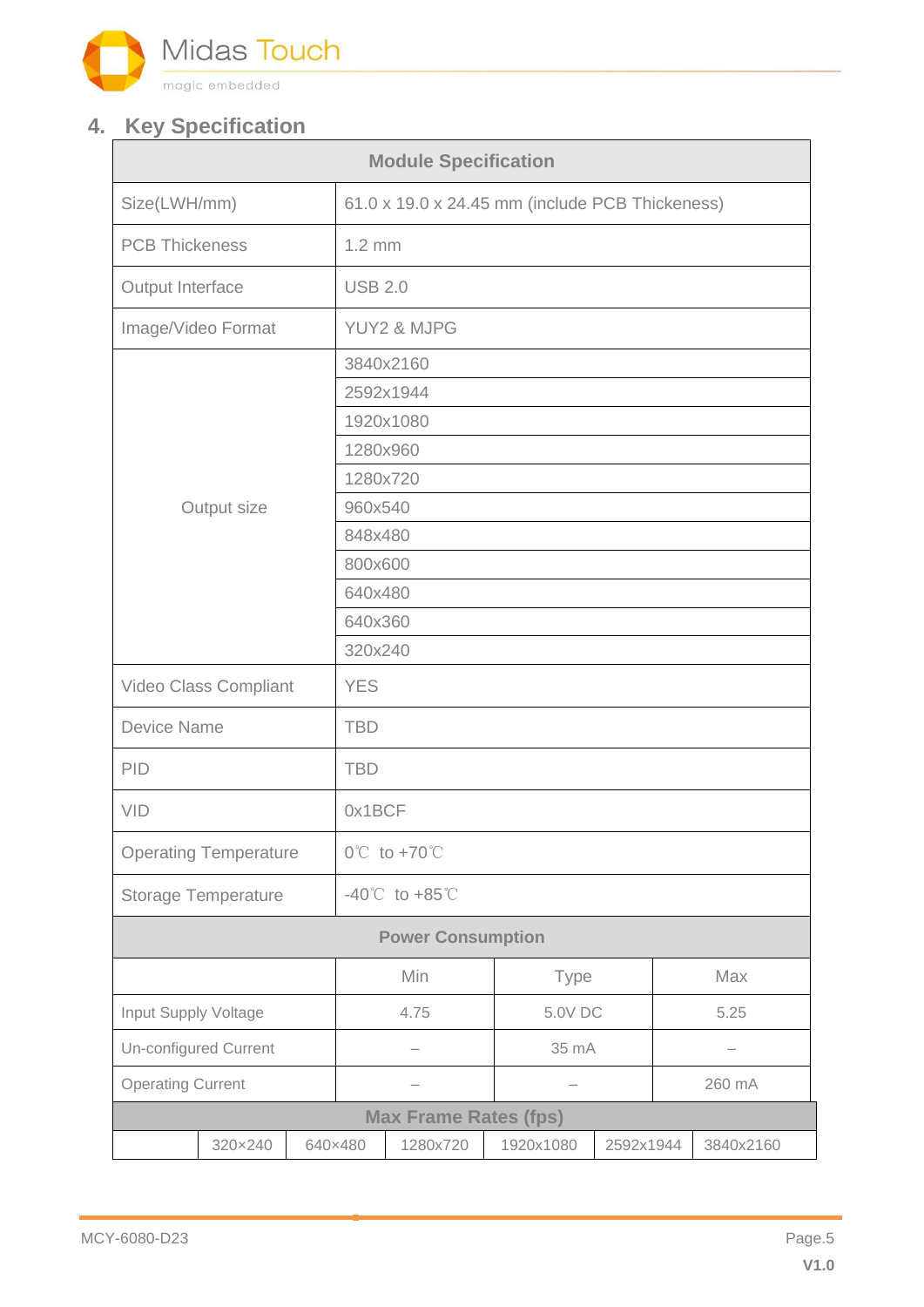

| $V1$ IVO<br>◡╷∠ | 30 | 30 |    |    |              |    |
|-----------------|----|----|----|----|--------------|----|
| MJPC            | 30 | 30 | ◡◡ | ◡◡ | $\cap$<br>◡◡ | ◡◡ |

| <b>Backend IC Specification</b> |                                                     |  |  |
|---------------------------------|-----------------------------------------------------|--|--|
| Type                            | Backend IC with USB2.0 interface                    |  |  |
| Compatibility                   | USB Video class Compliant, Microsoft WHQL Certified |  |  |
| <b>Support Sensor Size</b>      | Support Most popular CMOS sensors                   |  |  |
| <b>OS Supported</b>             | Windows, Mac, Thin-client                           |  |  |

| <b>Sensor Specification</b>                           |                                |  |  |
|-------------------------------------------------------|--------------------------------|--|--|
| 1/2.8-inch 8.46M CMOS Sensor<br><b>Optical format</b> |                                |  |  |
| Active resolution                                     | 3840Hx2160V                    |  |  |
| Unit pixel size                                       | $1.45 \mu m \times 1.45 \mu m$ |  |  |

| <b>Lens Specification</b> |                                                          |  |  |  |
|---------------------------|----------------------------------------------------------|--|--|--|
| F/No.                     | $2.7 \pm 5\%$                                            |  |  |  |
| Field of View             | 88.2° (Diagonal)                                         |  |  |  |
| <b>TV Distortion</b>      | $\leq -0.12\%$                                           |  |  |  |
| Construction              | 4 Glass + 2 Plastic                                      |  |  |  |
| <b>IR Filter</b>          | $T_{\text{ava}} \ge 93\% \quad \textcircled{2460-635nm}$ |  |  |  |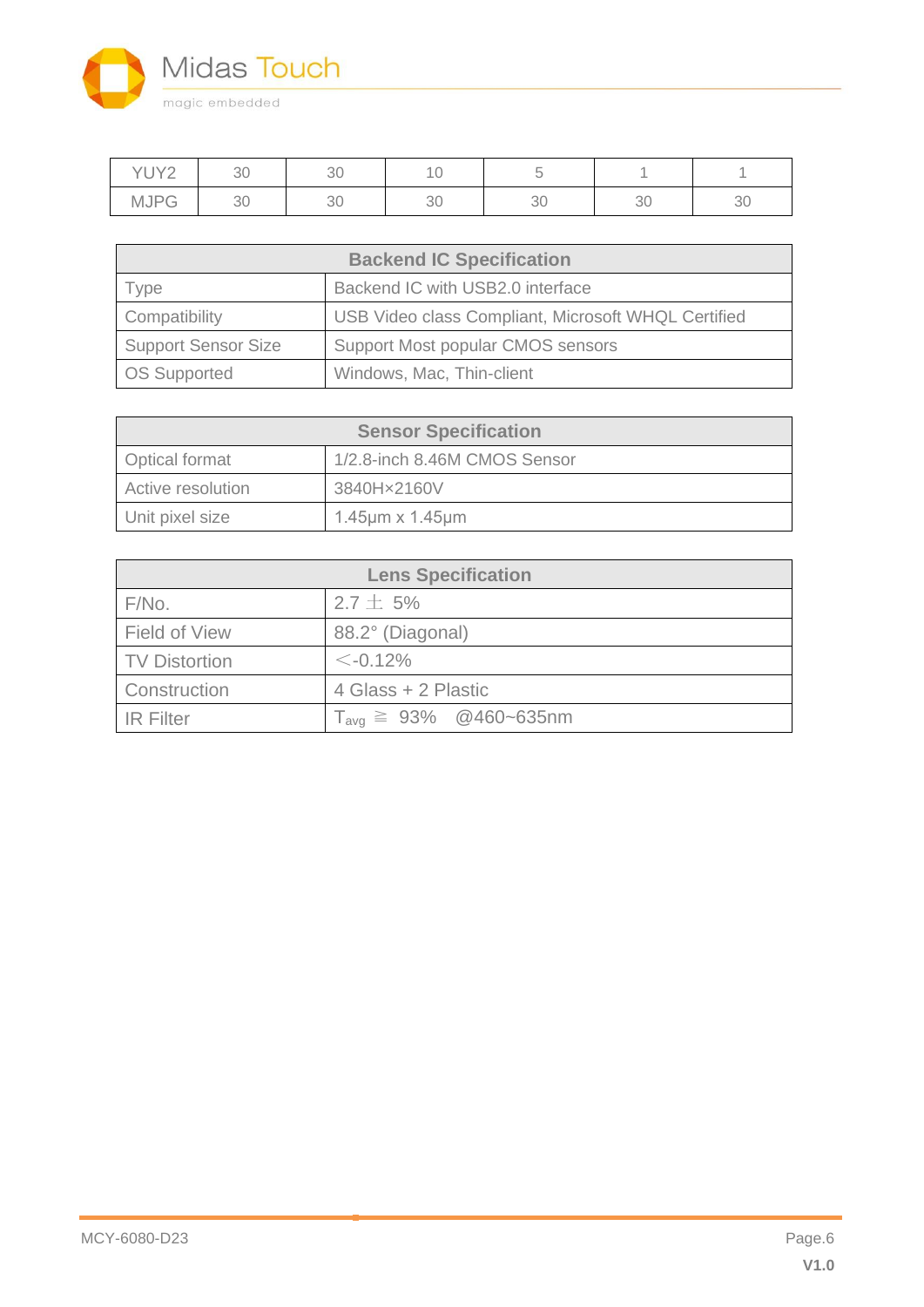

### **5. Microphone Specification**

| <b>Item</b>                | <b>Test Conditions</b>        | <b>Min</b>       | Standard | Max   | Unit |  |
|----------------------------|-------------------------------|------------------|----------|-------|------|--|
| Directivity                |                               | Omni-directional |          |       |      |  |
| Sensitivity                | $f=1kHz$ , Pin=1Pa            | $-31$            | $-28$    | $-25$ | dBFS |  |
| Output impedance           | $f=1kHz$                      |                  |          | 2.2   | KΩ   |  |
| <b>Current Consumption</b> | $VCC = 2.0V, RL = 2.2K\Omega$ |                  |          | 400   | μA   |  |
| <b>S/N Ratio</b>           | f=1kHz, Pin=1Pa               | 65               |          |       | dB   |  |
| <b>Decreasing Voltage</b>  | $VCC=1.0V$ to $2.0V$          |                  |          | $-3$  | dВ   |  |
| Maximum input S.P.L        |                               |                  |          | 110   | dВ   |  |





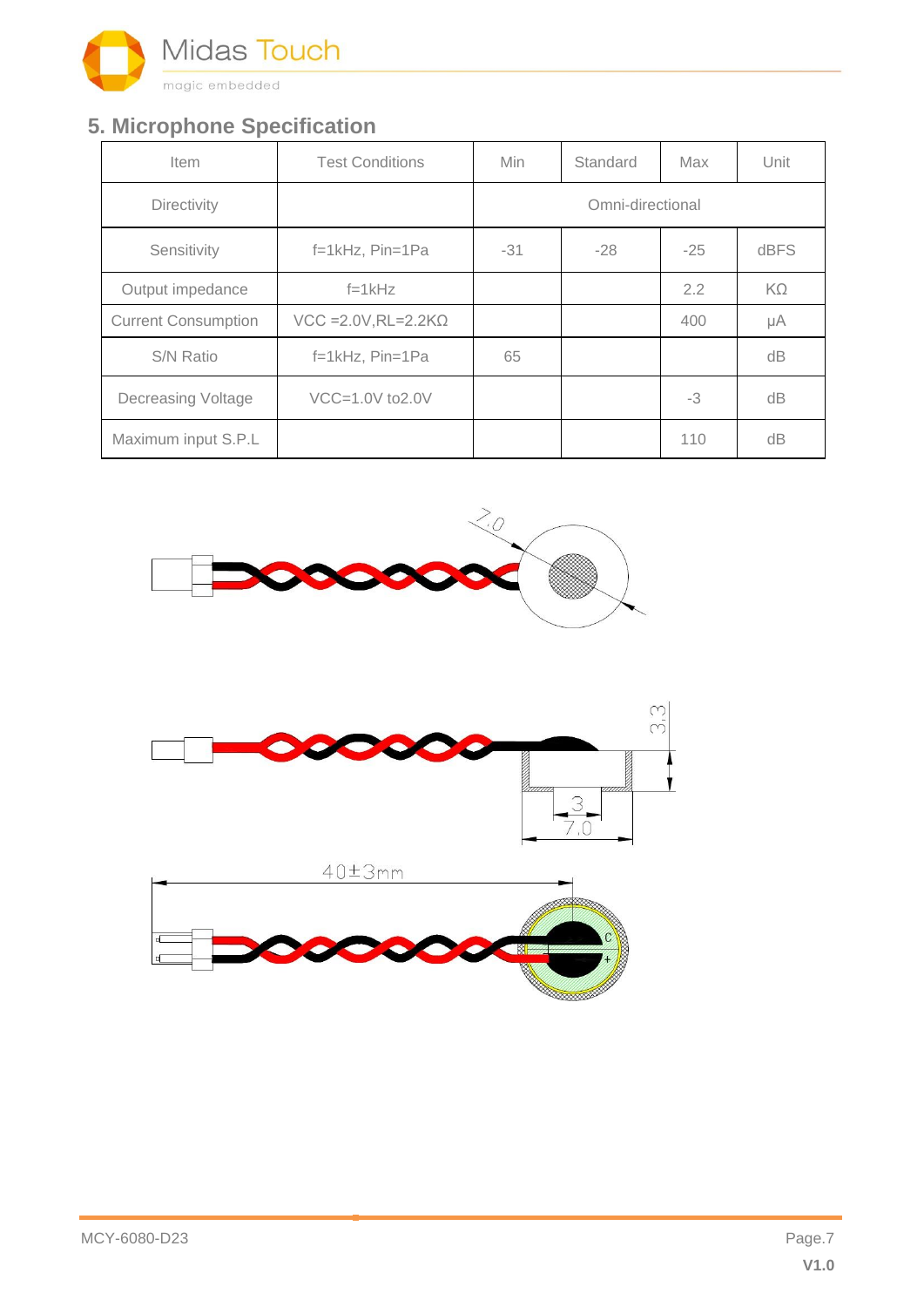

### **6. Outline Specification**